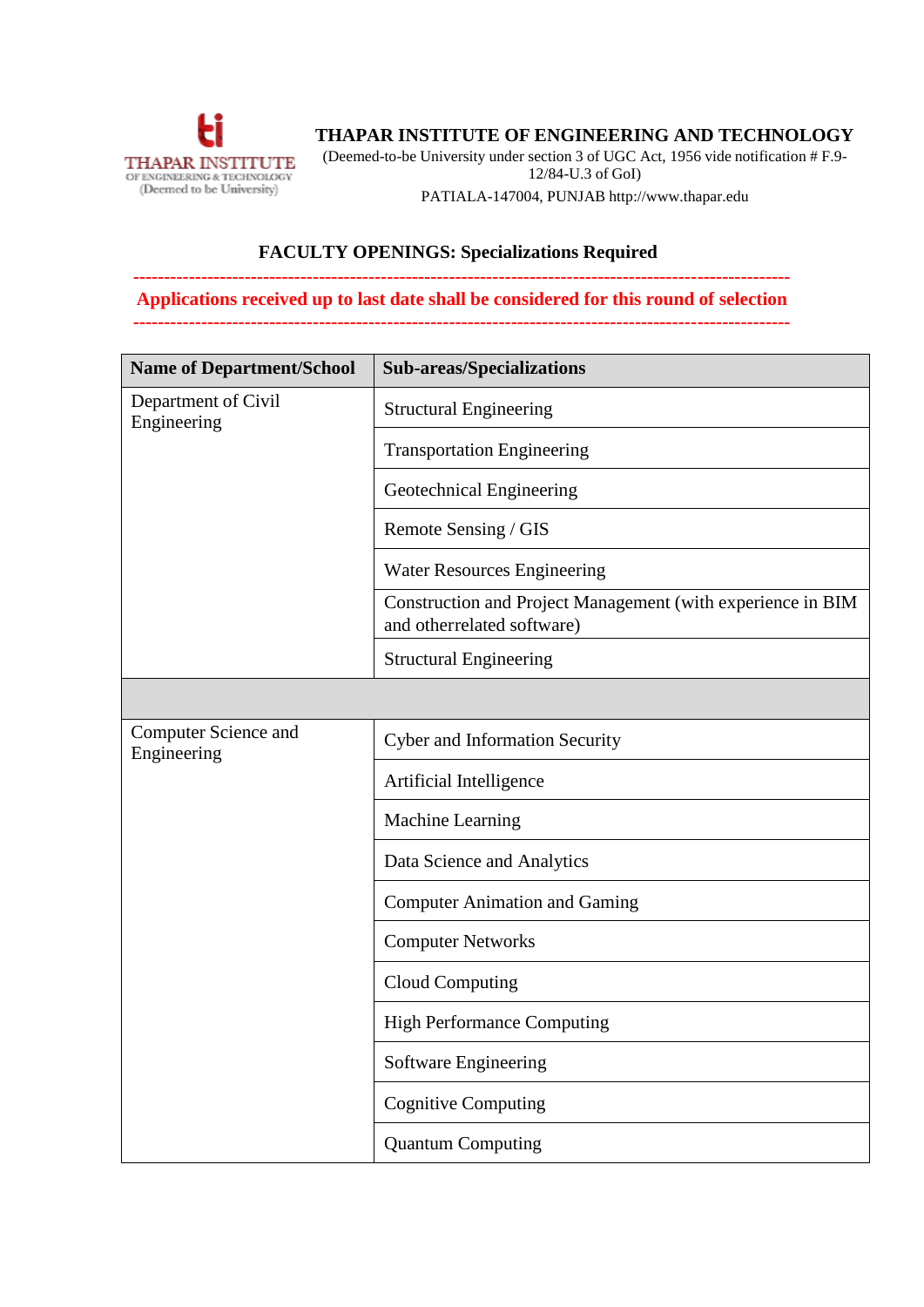| <b>Name of Department/School</b>                                                                                                    | <b>Sub-areas/Specializations</b>                              |
|-------------------------------------------------------------------------------------------------------------------------------------|---------------------------------------------------------------|
| Electrical & Instrumentation<br><b>Engineering Department</b>                                                                       | <b>Power Systems</b>                                          |
|                                                                                                                                     | <b>Biomedical Engineering</b>                                 |
|                                                                                                                                     | Power Electronics, Electric Drives                            |
|                                                                                                                                     | <b>Electric Vehicles</b>                                      |
|                                                                                                                                     | Renewable Energy Systems, Smart / Micro Grids                 |
|                                                                                                                                     | Biomechanics, Bioengineering thermodynamics, Bioprocessing    |
|                                                                                                                                     | <b>Instrumentation and Control</b>                            |
|                                                                                                                                     | Power Systems,                                                |
|                                                                                                                                     | Power Electronics, Electric Drives, High Voltage Engineering, |
|                                                                                                                                     | Electric Vehicles,                                            |
|                                                                                                                                     | Renewable Energy Systems, Smart/Micro Grids,                  |
|                                                                                                                                     | Biomedical Engineering (with a background in computer or      |
|                                                                                                                                     | signal processing related to biomedical applications),        |
|                                                                                                                                     | <b>Instrumentation and Control</b>                            |
| Electronics & Communication<br><b>Engineering Department</b><br>Electronics & Communication<br><b>Engineering Department</b>        | <b>Computing Technologies</b>                                 |
|                                                                                                                                     | <b>Wireless Communication</b>                                 |
|                                                                                                                                     | RF, Microwave & Antennas                                      |
|                                                                                                                                     | VLSI / Electronic Systems                                     |
|                                                                                                                                     | <b>Communication Systems</b>                                  |
|                                                                                                                                     | <b>Signal Processing</b>                                      |
|                                                                                                                                     | Machine Learning & Artificial Intelligence                    |
| Mechanical Engineering<br>Department<br>For Mechatronics Engineering<br>$(BE$ in<br>Electrical/Electronics/Computer<br>Engineering) | Robotics                                                      |
|                                                                                                                                     | Automation                                                    |
|                                                                                                                                     | Machine learning                                              |
|                                                                                                                                     | <b>Image Processing</b>                                       |
|                                                                                                                                     | <b>IoT</b>                                                    |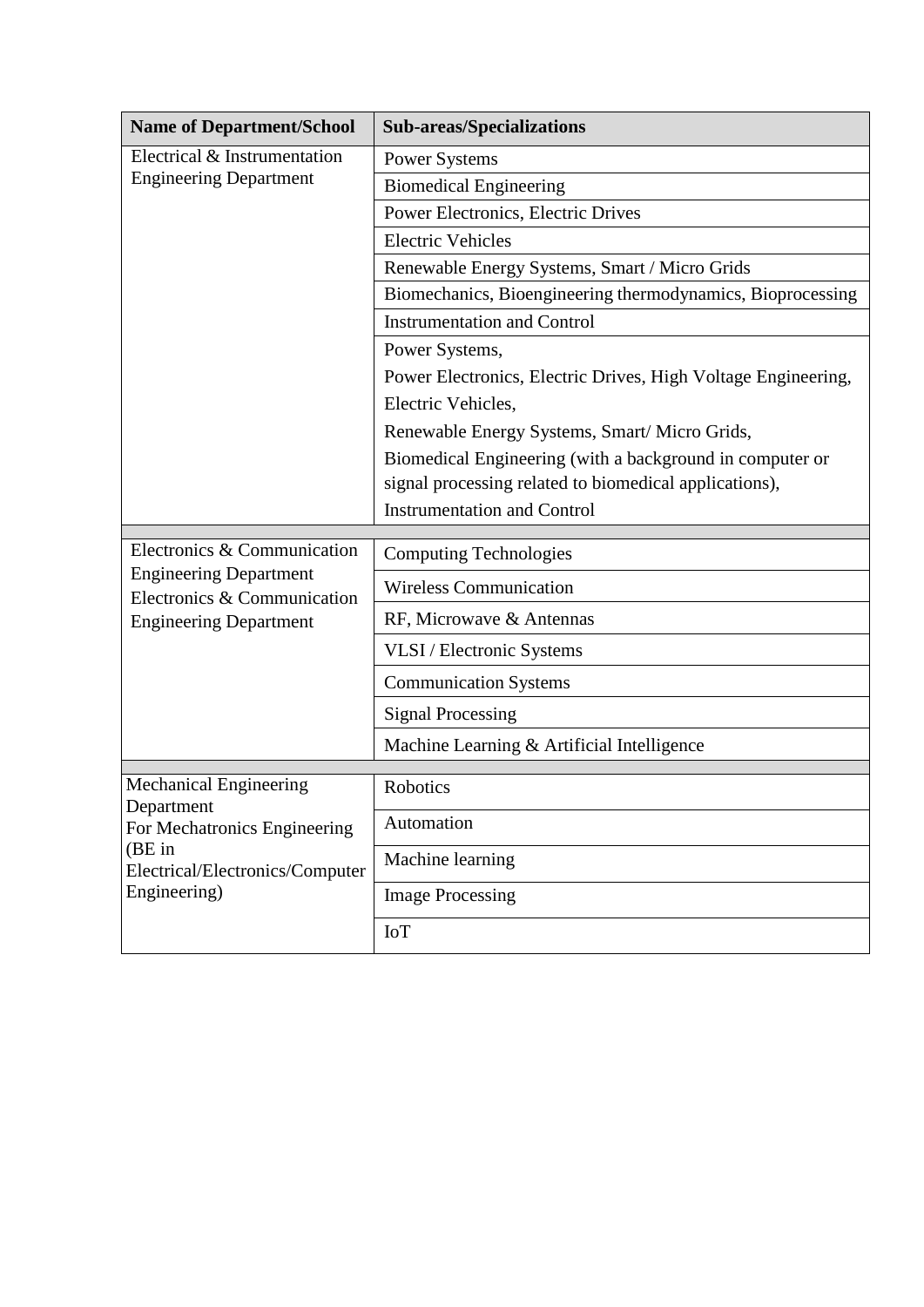| <b>Name of Department/School</b>                                                                            | <b>Sub-areas/Specializations</b>                                            |  |
|-------------------------------------------------------------------------------------------------------------|-----------------------------------------------------------------------------|--|
| <b>Mechanical Engineering</b><br>Department<br>For Mechanical Engineering<br>(BE in Mechanical Engineering) | Electron Backscattered Diffraction (EBSD)                                   |  |
|                                                                                                             | High speed particle imaging for severe plastic deformation                  |  |
|                                                                                                             | FEM Modelling/Simulation in Forming                                         |  |
|                                                                                                             | Elastodynamics                                                              |  |
|                                                                                                             | Hygro-thermal analysis for composites                                       |  |
| Department of Chemical<br>Engineering                                                                       |                                                                             |  |
|                                                                                                             | Energy                                                                      |  |
|                                                                                                             | Petroleum                                                                   |  |
|                                                                                                             |                                                                             |  |
| <b>School of Mathematics</b>                                                                                | <b>Statistics</b>                                                           |  |
|                                                                                                             | <b>Pure/Applied Mathematics</b>                                             |  |
| Department of Biotechnology                                                                                 |                                                                             |  |
|                                                                                                             | <b>Pharmaceutical Technology</b>                                            |  |
|                                                                                                             | <b>Bioprocess Technology</b>                                                |  |
|                                                                                                             | <b>Plant Biotechnology</b>                                                  |  |
|                                                                                                             | Nanobiotechnology                                                           |  |
| School of Chemistry &                                                                                       |                                                                             |  |
| Biochemistry                                                                                                | <b>Physical Chemistry</b>                                                   |  |
|                                                                                                             | <b>Organic Chemistry</b>                                                    |  |
|                                                                                                             | <b>Inorganic Chemistry</b>                                                  |  |
|                                                                                                             |                                                                             |  |
| School of Physics & Materials<br>Science                                                                    | <b>Experimental Condensed Matter Physics (Magnetic Materials)</b>           |  |
| School of Humanities and                                                                                    |                                                                             |  |
| <b>Social Sciences</b>                                                                                      | English Literature/ Communication Skills                                    |  |
|                                                                                                             | Psychology (Clinical/counseling/cognitive/Neuropsychology/<br>experimental) |  |
|                                                                                                             | Economics                                                                   |  |
|                                                                                                             | <b>Financial Management</b>                                                 |  |
|                                                                                                             | French                                                                      |  |